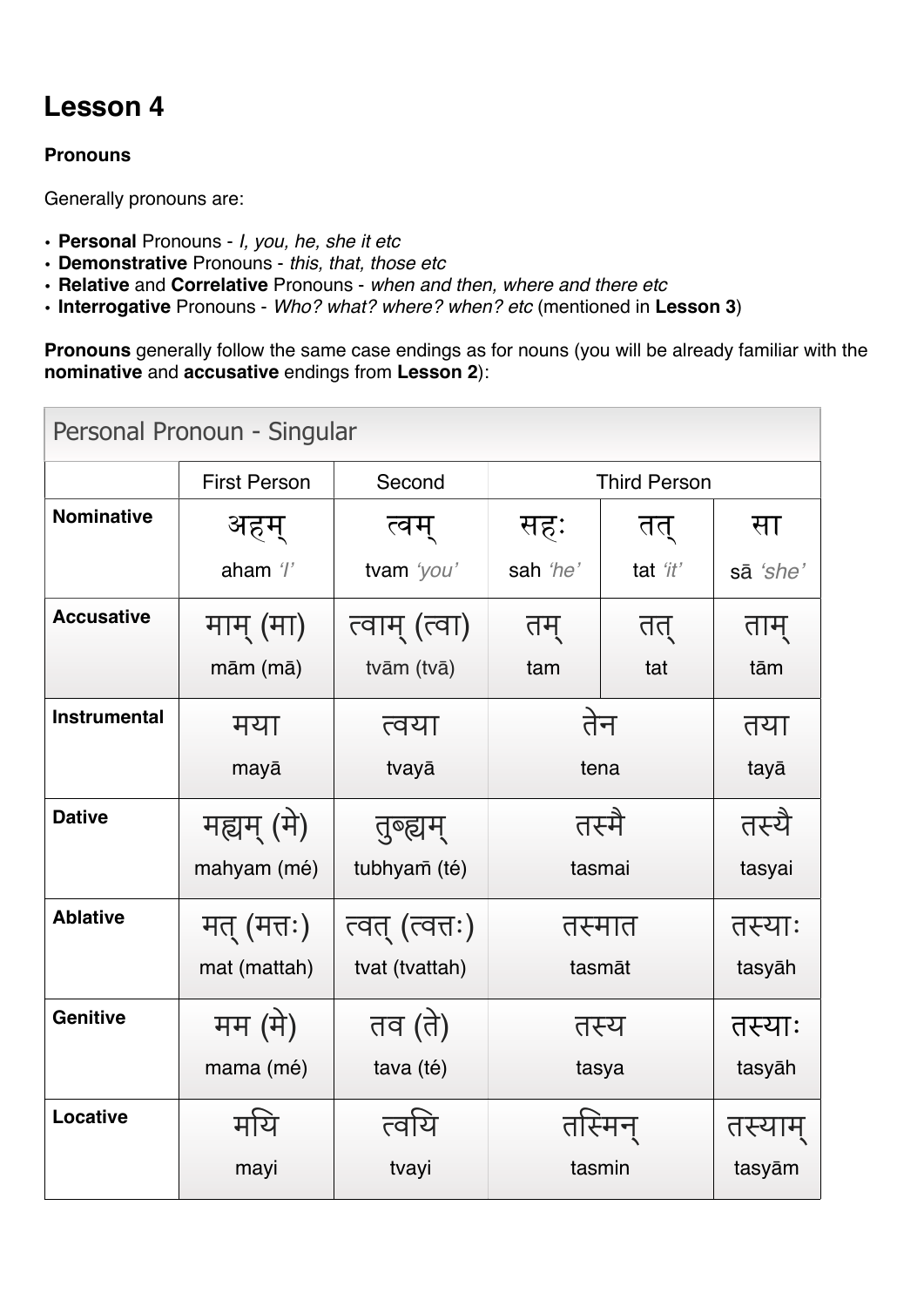| Personal Pronoun - Dual |                     |                      |                     |                       |                  |
|-------------------------|---------------------|----------------------|---------------------|-----------------------|------------------|
|                         | <b>First Person</b> | <b>Second Person</b> | <b>Third Person</b> |                       |                  |
| <b>Nominative</b>       | आवम्                | युवाम्               | तौ                  | ते                    | ते               |
|                         | āvām 'we two'       | yuvām 'you two'      | tau 'they'<br>(m)   | té 'they'<br>(neuter) | té 'they'<br>(f) |
| <b>Accusative</b>       | आवाम्               | युवाम्               | तौ                  | ते                    | ते               |
|                         | āvām 'we two'       | yuvām 'you two'      | tau 'they'<br>(m)   | té 'they'<br>(neuter) | sā 'they'<br>(f) |
| <b>Instrumental</b>     | आवाभ्याम्           | युवाभ्य              | ताभ्याम्            |                       |                  |
|                         | āvābhyām            | yuvābhyām            | tābhyām             |                       |                  |
| <b>Dative</b>           | आवाभ्याम्           | युवाभ्याम्           | ताभ्याम्            |                       |                  |
|                         | āvābhyām            | yuvābhyām            | tābhyām             |                       |                  |
| <b>Ablative</b>         | आवाभ्याम्           | युवाभ्य              | ताभ्याम             |                       |                  |
|                         | āvābhyām            | yuvābhyām            | tābhyām             |                       |                  |
| <b>Genitive</b>         | आवयोः               | यवर                  | तयोः                |                       |                  |
|                         | āvayoh              | yuvayoh              |                     | tayoh                 |                  |
| <b>Locative</b>         | आवयोः               | युवयोः               | तयोः                |                       |                  |
|                         | āvayoh              | yuvayoh              | tayoh               |                       |                  |

Although the **dual** cases are used less frequently than singular and plural, they are common enough to warrant memorising the structure of these. They are sometimes used in the Bhagavad Gita for example:

सेनयोर्**भयर्मभ्ये Senayor**-ubhayor-madhye - 'between both armies'

and *(simplified, without sandhi)*:

सत्असत्च अनयो: Sat asat cha **anayoh** - 'of both existence and non-existence'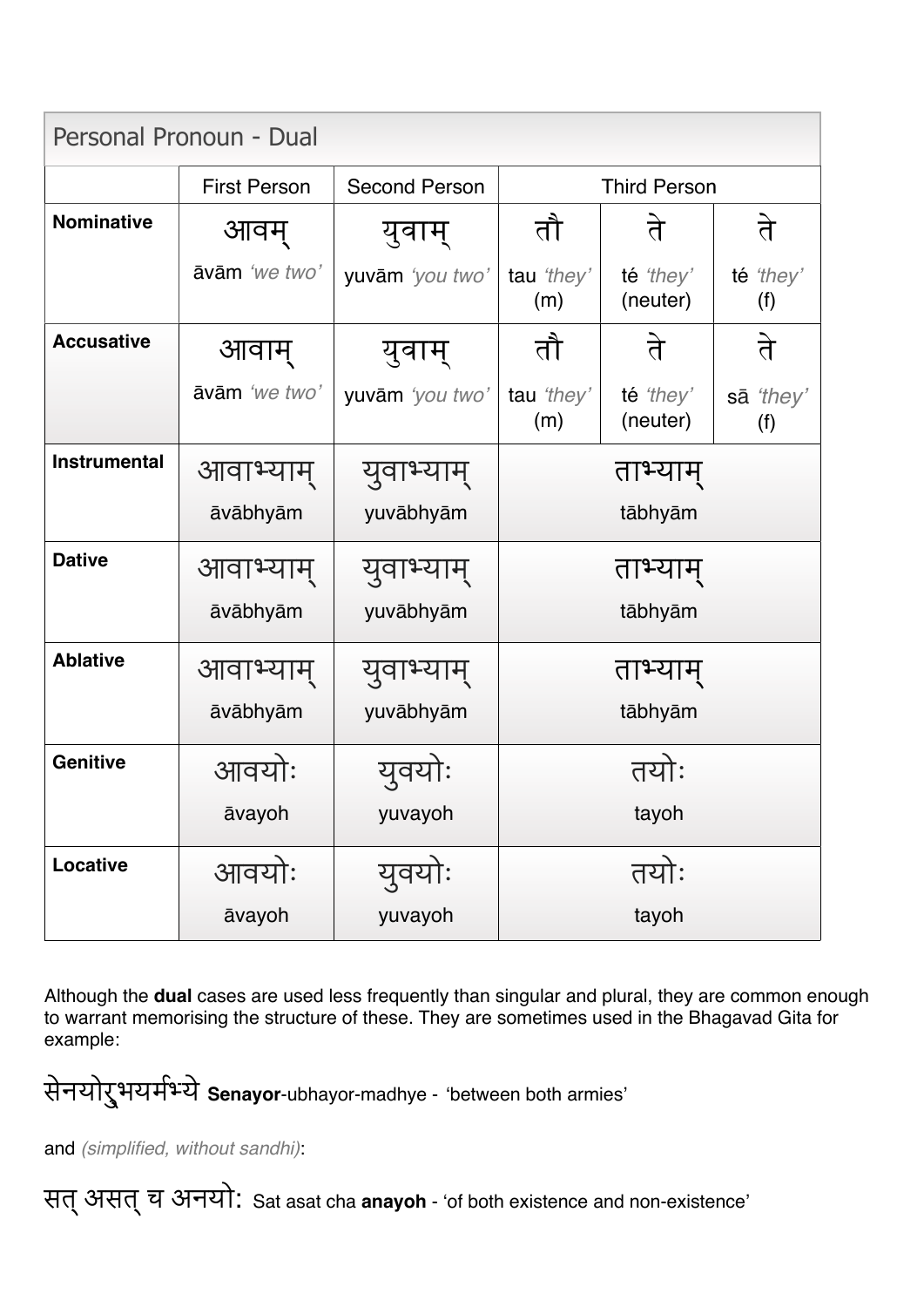| Personal Pronoun - Plural |                     |                      |                     |      |         |
|---------------------------|---------------------|----------------------|---------------------|------|---------|
|                           | <b>First Person</b> | <b>Second Person</b> | <b>Third Person</b> |      |         |
| <b>Nominative</b>         | वयम्                | यूयम्                | ते                  | तानि | ताः     |
|                           | vayam 'we'          | yūyam 'you' (pl)     | te                  | tāni | tāh     |
| <b>Accusative</b>         | अस्मान् (नः)        | युष्मान् (वः)        | तान्                | तानि | ताः     |
|                           | asmān (nah)         | yușman (vah)         | tān                 | tāni | tāh     |
| Instrumental              | अस्माभिः            | युष्माभिः            | तेः                 |      | ताभिः   |
|                           | asmābhih            | yușmābhih            | taih                |      | tābhih  |
| <b>Dative</b>             | अस्मभ्यम् (नः)      | युष्मभ्यम् (वः)      | तेभ्यः              |      | ताभ्यः  |
|                           | asmabhyam (nah)     | yuşmabhyam (vah)     | tebhyah             |      | tābhyah |
| <b>Ablative</b>           | अस्मत् (अस्मत्तः)   | युस्मत् (युष्मत्तः)  | तेभ्यः              |      | ताभ्यः  |
|                           | asmat (asmattah)    | yușmat (yușmattah)   | tebhyah             |      | tābhyah |
| <b>Genitive</b>           | अस्माकम् (नः)       | युष्माकम् (वः)       | तेषाम्              |      | तासाम्  |
|                           | asmākam (nah)       | yuṣmākam (vah)       | teşām               |      | tāsām   |
| Locative                  | अस्मासु             | युष्मासु             |                     |      | वास्र   |
|                           | asmāsu              | yuşmāsu              | teșu                |      | tāsu    |

It is a good idea to learn these tables off by heart. You will encounter most of these pronouns (or their characteristic endings) quite frequently in most sanskrit texts.

Some examples of the use of the personal pronouns follow.

# **Singular (nominative case)**

अहं गच्छामि - Aham gacchāmi 'I go' *(although the pronoun is unnecessary in these cases)* 

त्वं गच्छसि - Tvam gacchasi 'You go'

सह **ग**च्छति - Sah gacchati 'He goes' (without sandhi)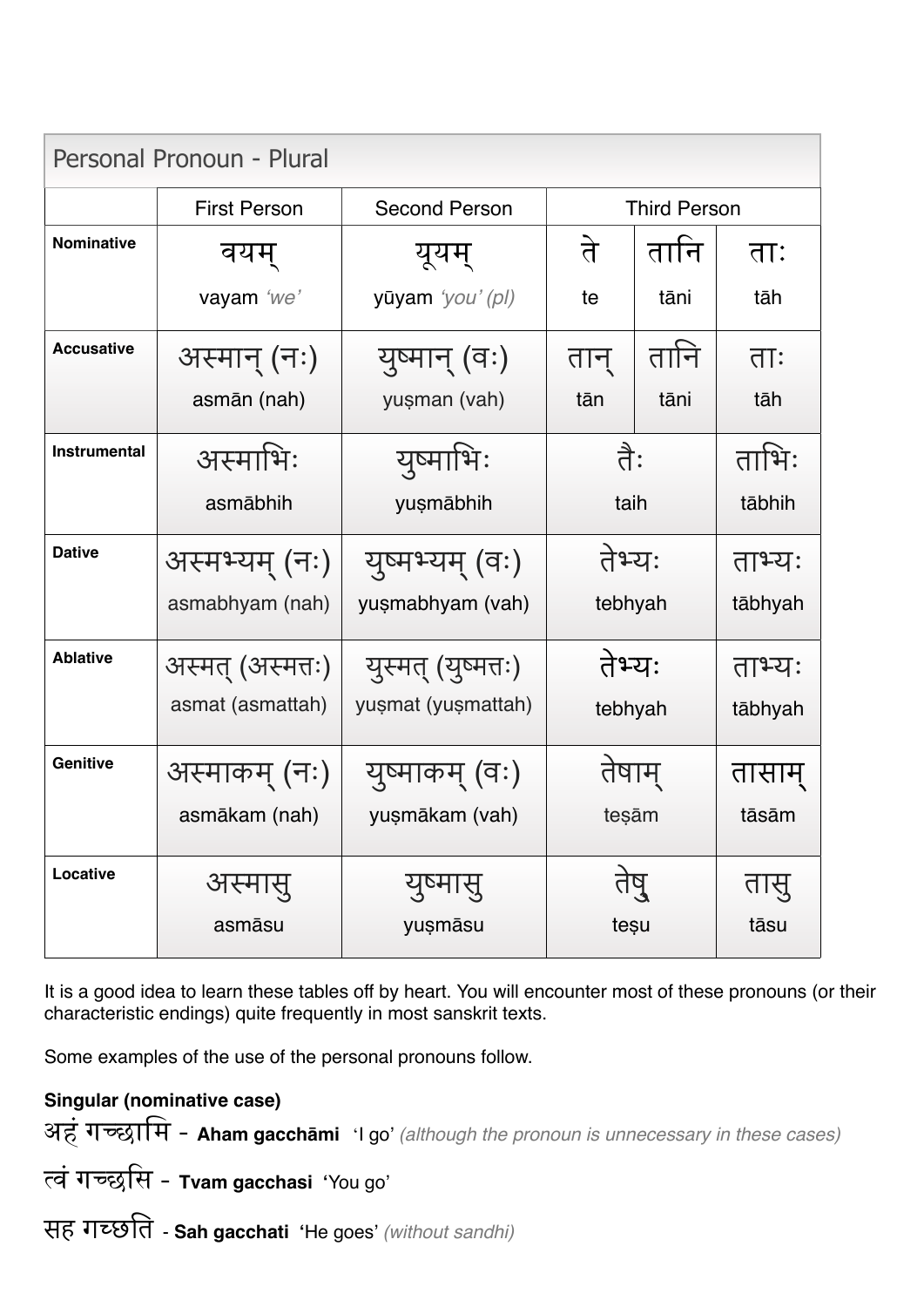सा पिबति - sa pibati 'She drinks'

सो ऽहम - So 'ham. 'He I am' (I am he). S is used in place of a dropped vowel (aham).

Many more examples can be found online at various sanskrit learning websites.

The third person Personal Pronouns also serve as the demonstrative 'tat' (see full declension in the Personal Pronoun tables above). Tables with pronoun paradigms (including the demonstrative) are available at:

http://en.wikipedia.org/wiki/Sanskrit pronouns and determiners

There is no point in learning these off by heart. You will see the pattern is similar to the Personal **Pronouns** (which are well worth learning).

#### **Demonstrative Pronouns**

Four different demonstrative pronouns in sanskrit (third person neuter singular):

Tat - 'that' Etat - 'this' or 'that' (in close proximity) **Idam** - 'that' or 'this' Adas - 'that' or 'this' (far away) - uncommon

Tat and etat are the most common.

तत् त्वम् असि Tat tvam asi - 'Thou art that' (or literally 'That you are')

तत् किम् Tat kim? - 'What is that?'

एतत् किम् Etat kim? - 'What is this?'

स: इंदं वाक्यम् उवाच Sah idam vākyam uvāca - 'He spoke these words' ('this speech')

### **Relative and Correlative Pronouns**

Relatives begin with 'y' and correlatives with 't'

| <b>Relative</b>                   | <b>Correlative</b>             |
|-----------------------------------|--------------------------------|
| यदि yadi - 'if'                   | तदा <b>tada</b> - 'then'       |
| यद्यपि <b>yadyapi</b> - 'even if' | तथापि <b>tathāpi</b> - 'still' |
| यदा <b>yadā</b> - 'when'          | तदा <b>tada</b> - 'then'       |
| यत्र <b>yatra</b> - 'where'       | तत्र <b>tatra</b> - 'there'    |